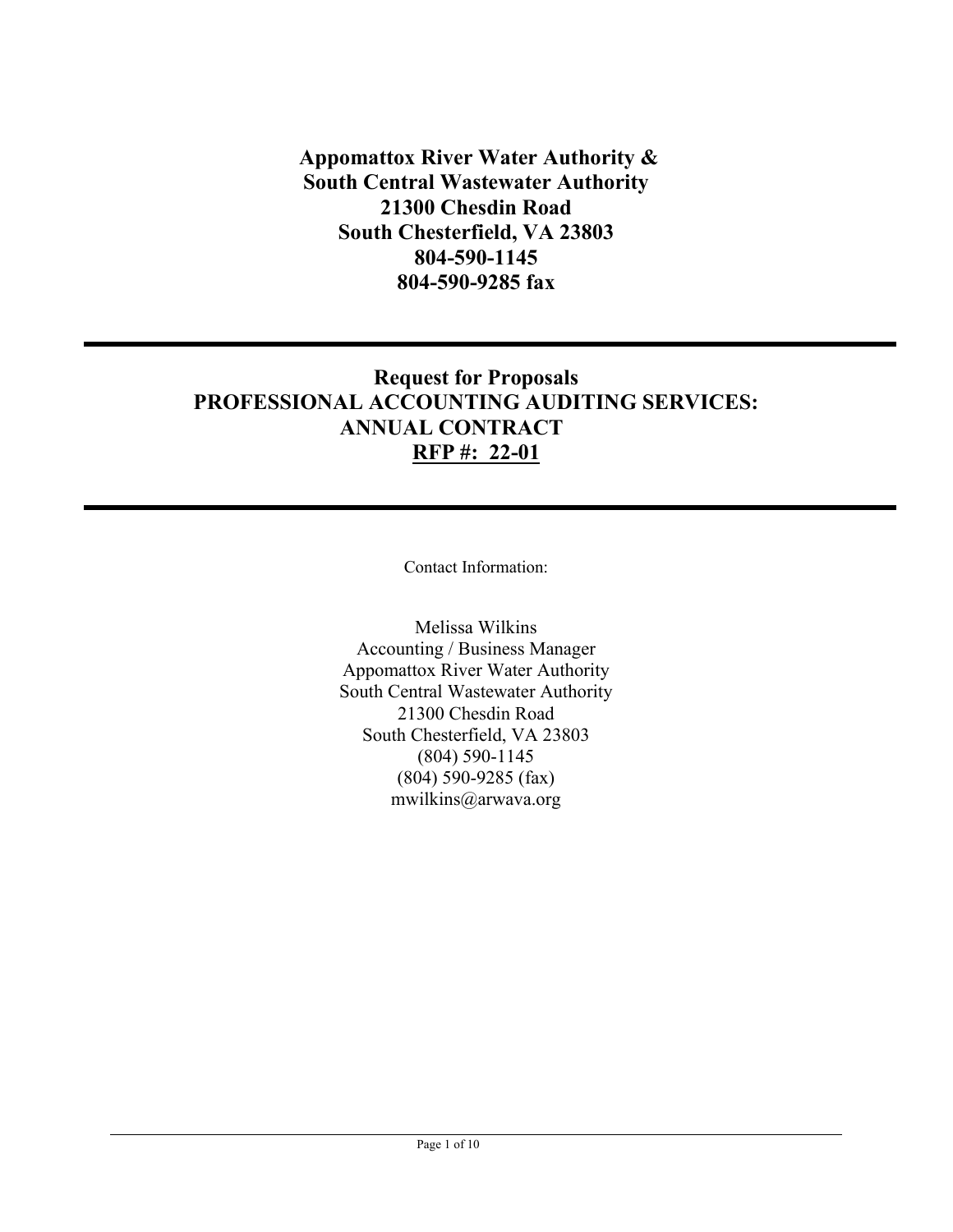#### **Proposal Released By: Appomattox River Water Authority & South Central Wastewater Authority Request for Proposal Number: RFP-22-01 Release Date: March 4, 2022**

Proposals, subject to the specifications and conditions contained herein and attached hereto, will be received in the Appomattox River Water Authority, 21300 Chesdin Road, South Chesterfield, Virginia 23803 until, but no later than **2:00 p.m. Local Time Prevailing April 8, 2022,** for:

#### **PURPOSE**

The purpose of this Request for Proposal is to solicit sealed proposals from qualified certified public accountants/auditors to perform financial and compliance audits for the Appomattox River Water Authority and South Central Wastewater Authority (collectively the "Authorities") for the fiscal year ending June 30, 2022, with the option of up to four one-year renewals for each fiscal year ending June 30, 2022, through 2026.

If you are an individual with a disability and require a reasonable accommodation, please notify Melissa Wilkins at **(804) 590-1145**, at least three working days prior to date due. To be considered, your proposal must be submitted on a copy of this Request for Proposal. Return proposal documents to:

> Melissa Wilkins Accounting / Business Manager Appomattox River Water Authority 21300 Chesdin Road South Chesterfield, VA 23803

**Mark outside of your envelope with Request for Proposal # RFP 22-01** and **opening date of proposal April 8, 2022,** as directed in Section 8.4 "Identification of Proposal Envelope".

**Proposals, to include addenda or changes to a response, shall not be accepted via Fax machine or by Internet E-mail, orally, or by telephone.**

TIME IS OF THE ESSENCE and any proposal received after the announced time and date for submittal, whether by mail or otherwise, will be rejected. The time of receipt shall be determined by the Authorities.

Nothing herein is intended to exclude any responsible Vendor, his/her product or service, or in any way restrain, or restrict competition. On the contrary, all responsible Vendors are encouraged to submit, and their proposals are solicited.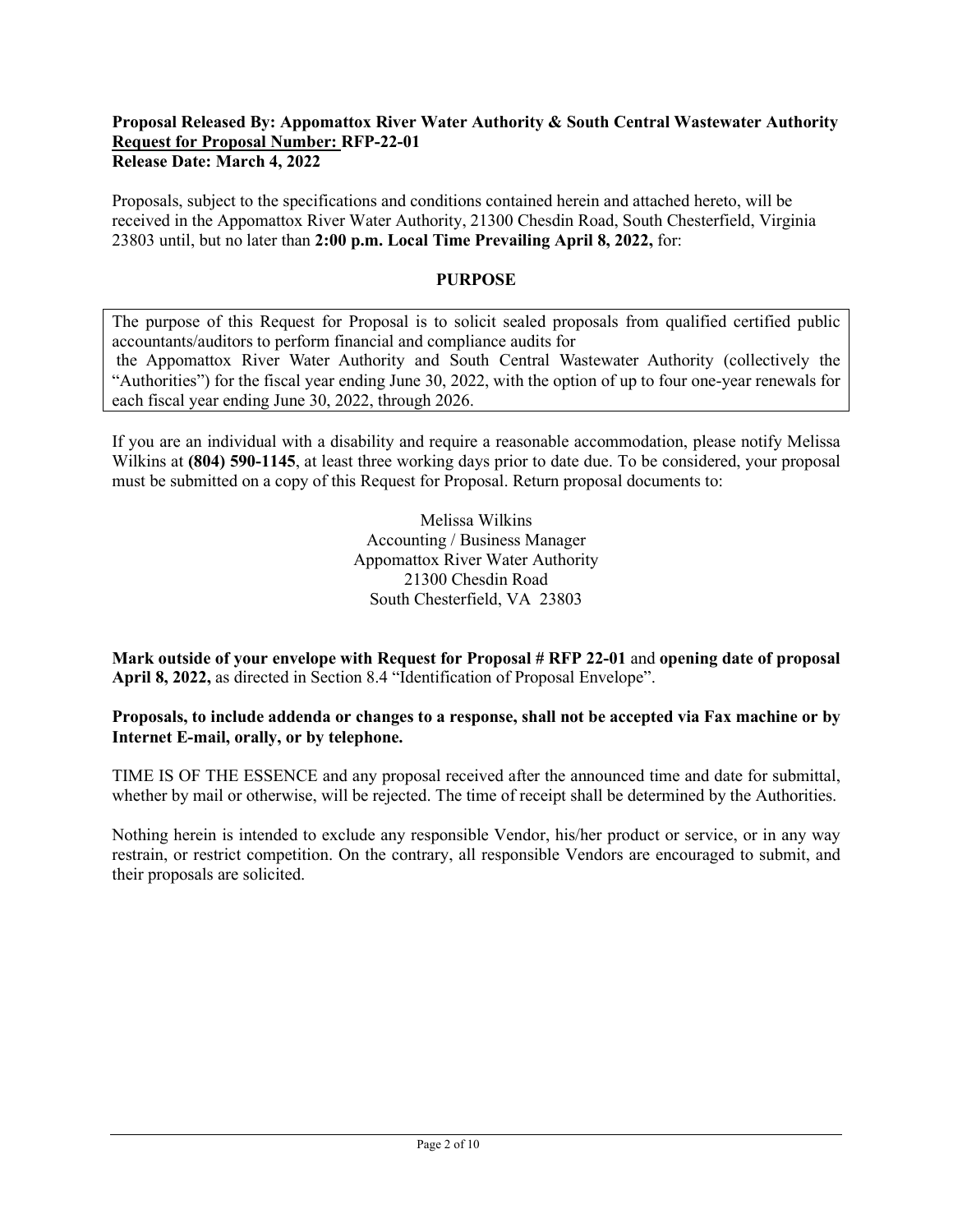## **1. BACKGROUND/STATEMENT OF NEEDS**

The Appomattox River Water Authority (the "ARWA") is a wholesale water utility serving the Counties of Chesterfield, Dinwiddie, Prince George and the Cities of Colonial Heights and Petersburg. The ARWA has an annual operating budget of approximately \$10 million.

The South Central Wastewater Authority (the "SCWWA") provides wastewater treatment services for the Counties of Chesterfield, Dinwiddie, Prince George and the Cities of Colonial Heights and Petersburg. The SCWWA has an annual operating budget of approximately \$10 million.

### **2. SCOPE OF SERVICES/GENERAL REQUIREMENTS**

**Contractor's Qualifications**: During the term of this contract, the individual and/or firm performing the auditing work (the "Auditor") shall be licensed as provided in the applicable laws and regulations of the Commonwealth of Virginia to perform the audit in accordance with Section 15.2-2511 of the Code of Virginia and additional services as requested herein. The Auditor shall also be independent as that term is defined in the AICPA Code of Professional Conduct. The Auditor shall comply with the requirements of qualifications as contained in the Government Auditing Standards issued by the Comptroller General of the United States.

**Auditing, Internal Controls, and Compliance**: The Auditor shall audit all funds of the Audited Entities in accordance with auditing standards generally accepted in the United States of America; the standards for financial audits contained in *Government Auditing Standards (GAS)* issued by the Comptroller General of the United States; the provisions of the OMB Circular A-133 (if necessary), *Audits of States, Local Governments and Non-Profit Organizations*; and the *Specifications for Audits of Counties, Cities and Towns issued by the Commonwealth of Virginia's Auditor of Public Accounts (APA)*. Following the audit, the Auditor shall produce opinions on the financial statements of the Audited Entities, the Audited Entities' compliance and internal control over financial reporting in accordance with *GAS,* the Audited Entities' compliance with OMB Circular A-133 (if necessary), and the Audited Entities' compliance with Virginia's Laws, Regulations, Contracts and Grants. The Auditor's opinions shall be unqualified unless the Auditor furnishes the Authorities, on a timely basis, the reasons for qualifying the opinion, disclaiming an opinion, or rendering an adverse opinion.

In connection with the audit of the financial statements, the Auditor shall consider, test, and report on internal controls of the Audited Entities in accordance with Auditing Standards Generally Accepted in the United States of America (GAAS), *Government Auditing Standards*, OMB Circular A-133 (if necessary), *Audits of States, Local Governments and Non-Profit Organizations*, and the APA's *Specifications for Audits of Counties, Cities and Towns*. The Authorities reserve the right to request additional internal control test work as deemed necessary.

In connection with the audit of the financial statements, the Auditor shall perform tests and report on compliance in accordance with *Government Auditing Standards*, OMB Circular A-133 (if necessary)*, Audits of States, Local Governments and Non-Profit Organizations*, and the APA's *Specifications for Audits of Counties, Cities and Towns.* 

**APA VRS Examination Engagement:** In connection with this engagement, the Auditor should perform sufficient examination procedures of the census data that the Authorities submitted to the Virginia Retirement System for the fiscal year to determine and report on management's assertion that it is fairly stated.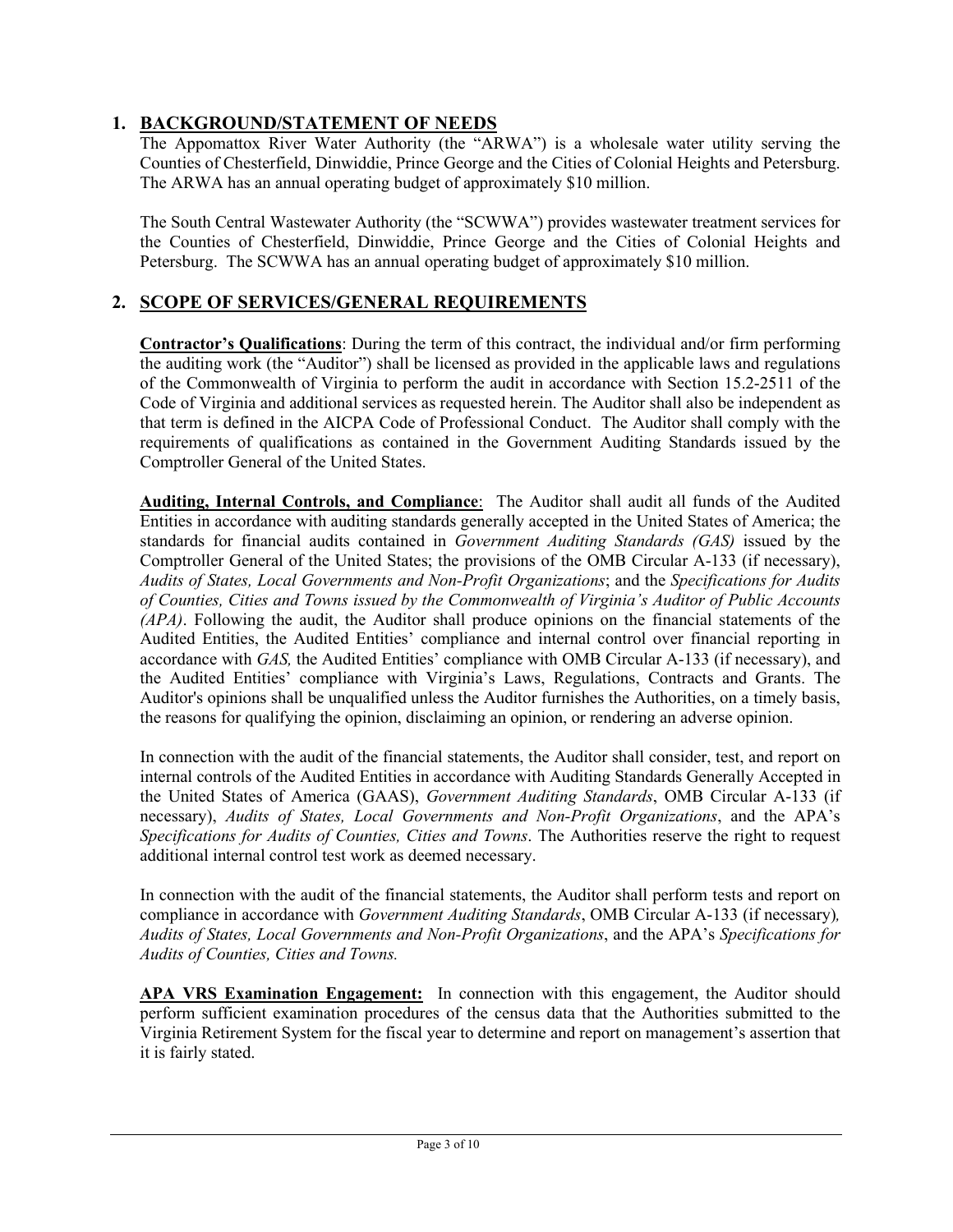**Meetings with ARWA and SCWWA Staff:** The selected Auditor shall meet with ARWA and SCWWA staff before the preliminary work and at the end of the fieldwork. The purpose of these meetings is to address any new financial reporting standards and their impact on the Authorities and to keep the Authorities fully informed on the scope and progress of the audit. During the course of the audit, the auditor shall meet with ARWA and SCWWA staff on an as-needed basis.

### **Required Reports:**

Based on the audit work performed, the Auditor shall prepare and submit the following reports:

(1) An opinion on the fair presentation of the basic financial statements in conformity with accounting principles generally accepted in the United States of America.

(2) An opinion on the fair presentation of the other supplementary information and the schedule of expenditures of federal awards in conformity with accounting principles generally accepted in the United States of America.

(3) A report on compliance and on internal control over financial reporting based on an audit of the financial statements performed in accordance with *Government Auditing Standards*. The Auditor shall communicate all instances of noncompliance that could have a material effect on the financial statements in the report. The Auditor shall communicate all reportable conditions and material weaknesses in internal controls over financial reporting and its operation in the report.

(4) A report on compliance with requirements applicable to each major program and internal control over compliance in accordance with OMB Circular A-133 (if necessary). The Auditor shall report all instances of noncompliance with the specific requirements for major federal program in the report on compliance and in the Schedule of Findings and Questioned Costs. The Auditor shall communicate all reportable conditions affecting major federal programs in the report. Further, the Auditor shall identify any material weaknesses in the report. Any finding or weaknesses shall be reported immediately to the appropriate level of management.

(5) Any other reports that may become required reports over the period of this contract, in accordance with Government Auditing Standards; OMB Circular A-133 (if necessary); Audits of State and Local Governments; the Specifications for Audits of Counties, Cities and Towns, and the Uniform Financial Reporting Manual.

(6) The Auditor shall make an immediate, written report to the appropriate level of management of all management letter comments of which they become aware.

(7) The Auditor shall make an immediate, written report of all irregularities and illegal acts, or indications of illegal acts of which they become aware to the: Board of Directors for the Appomattox River Water Authority & South Central Wastewater Authority.

(9) The Auditor shall prepare as needed CPA Certificate of No Default letters as required by debt covenants.

**Draft Reports**: The Auditor shall have drafts of the Auditor's reports, comments on the financial statements and recommendations to management available for review by the appropriate level of management by **September 30th** of each year. Any findings to be reported shall be available for review by the appropriate level of management by the same date.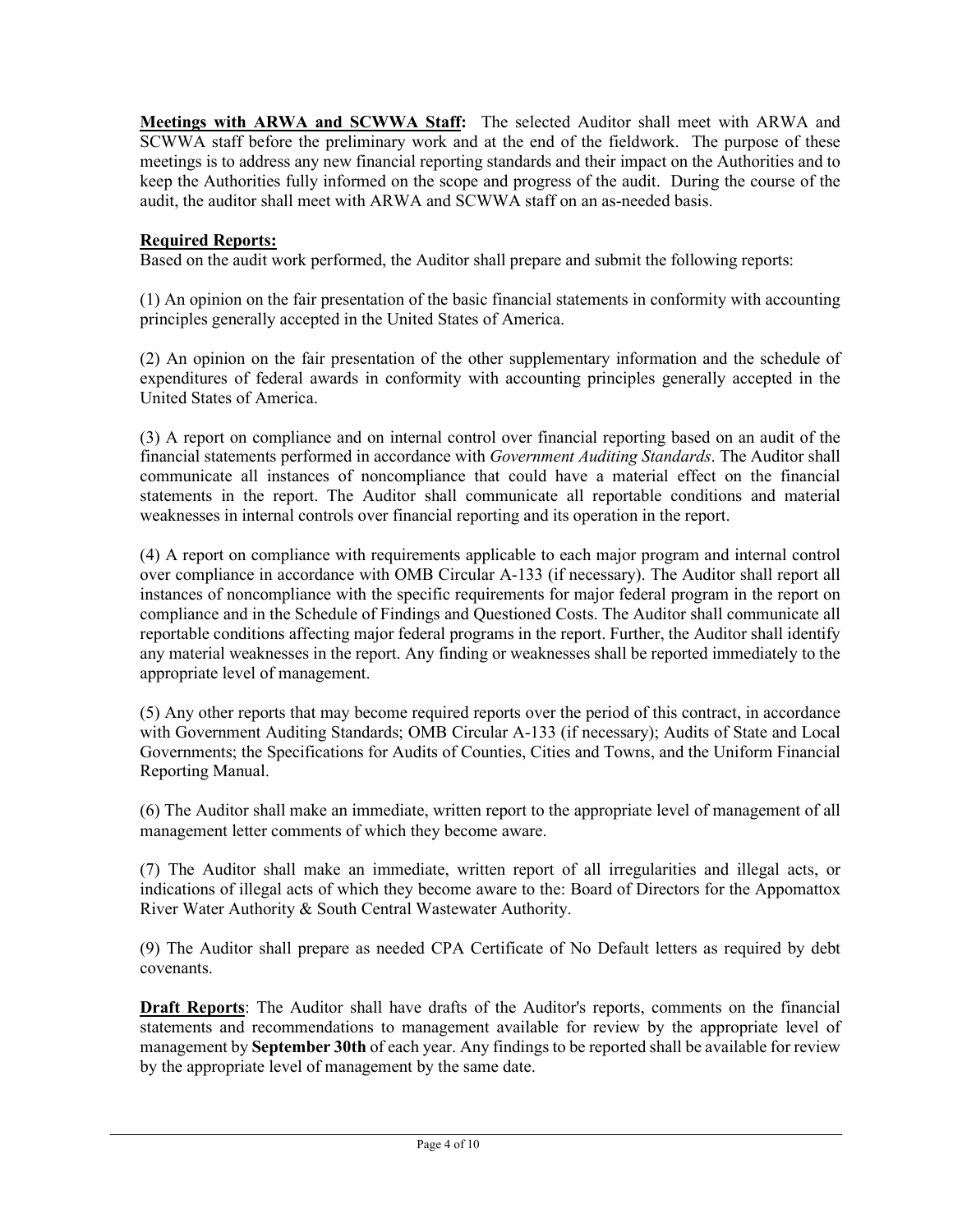**Report Preparation and Presentation:** The Auditor will be responsible for report and financial statement preparation, editing and printing, providing five bound copies and an electronic file in .pdf format to the ARWA and SCWWA. The Auditor shall present the recommendations to management and the required communications to those charges with governance to the Board of Directors at a public session as required by Section 15.2-2511 of the Code of Virginia.

**Additional Services:** The Auditor shall provide additional auditing and/or consulting services as may be required in accordance with the agreed fee schedule.

# **3. PROPOSAL PREPARATION & SUBMISSION**

Four (4) copies of proposal submittals, including one (1) original and three (3) copies, marked **RFP # 22-01** should be submitted to the address as listed on Page 4 of this RFP, in a sealed envelope properly identified as directed in the section entitled "Identification of Proposal Envelope".

An authorized representative of the Offeror shall sign the proposals. All information requested should be submitted. Failure to submit all information requested may result in the Authorities requiring prompt submission of missing information and/or giving a lowered evaluation of the proposal. Proposals which are incomplete or lack key information may be rejected by the Authorities. Mandatory requirements are those required by law or regulation or are such that they cannot be waived and are not subject to negotiation.

Proposals should be prepared simply and economically, providing a straightforward, concise description of capabilities to satisfy the requirements of the RFP. Emphasis should be placed on completeness and clarity of content.

Proposals should be organized in the order in which the requirements are presented in the RFP. All pages of the proposal should be numbered. Each paragraph in the proposal should reference the paragraph number of the corresponding section of the RFP. It is also helpful to cite the paragraph number and repeat the text of the requirement as it appears in the RFP. If a response covers more than one page, the paragraph number should be repeated at the top of the next page. The proposal should contain a table of contents, which cross-references the RFP requirements. Information which the Offeror desires to present that does not fall within any of the requirements of the RFP should be inserted at an appropriate place or be attached at the end of the proposal and designated as additional material. Proposals that are not organized in this manner risk elimination from consideration if the evaluators are unable to find where the RFP requirements are specifically addressed. The Offeror's proposal should provide all the information that it considers pertinent to its qualifications for the project, and which respond to the Statement of Needs described.

Each copy of the proposal should be bound or contained in a single volume where practical. All documentation submitted with the proposal should be contained in that single volume.

The Offeror shall be fully responsible for all costs incurred in the development and submission of the proposal. It is the responsibility of the Offeror to ensure that their proposals reach the appropriate office prior to the closing time on the proposal.

#### **OFFERORS ARE REQUIRED TO INCLUDE THE FOLLOWING INFORMATION IN THEIR PROPOSALS. FAILURE BY OFFEROR TO PROVIDE THE INFORMATION SHALL RENDER THE PROPOSAL NON-RESPONSIVE:**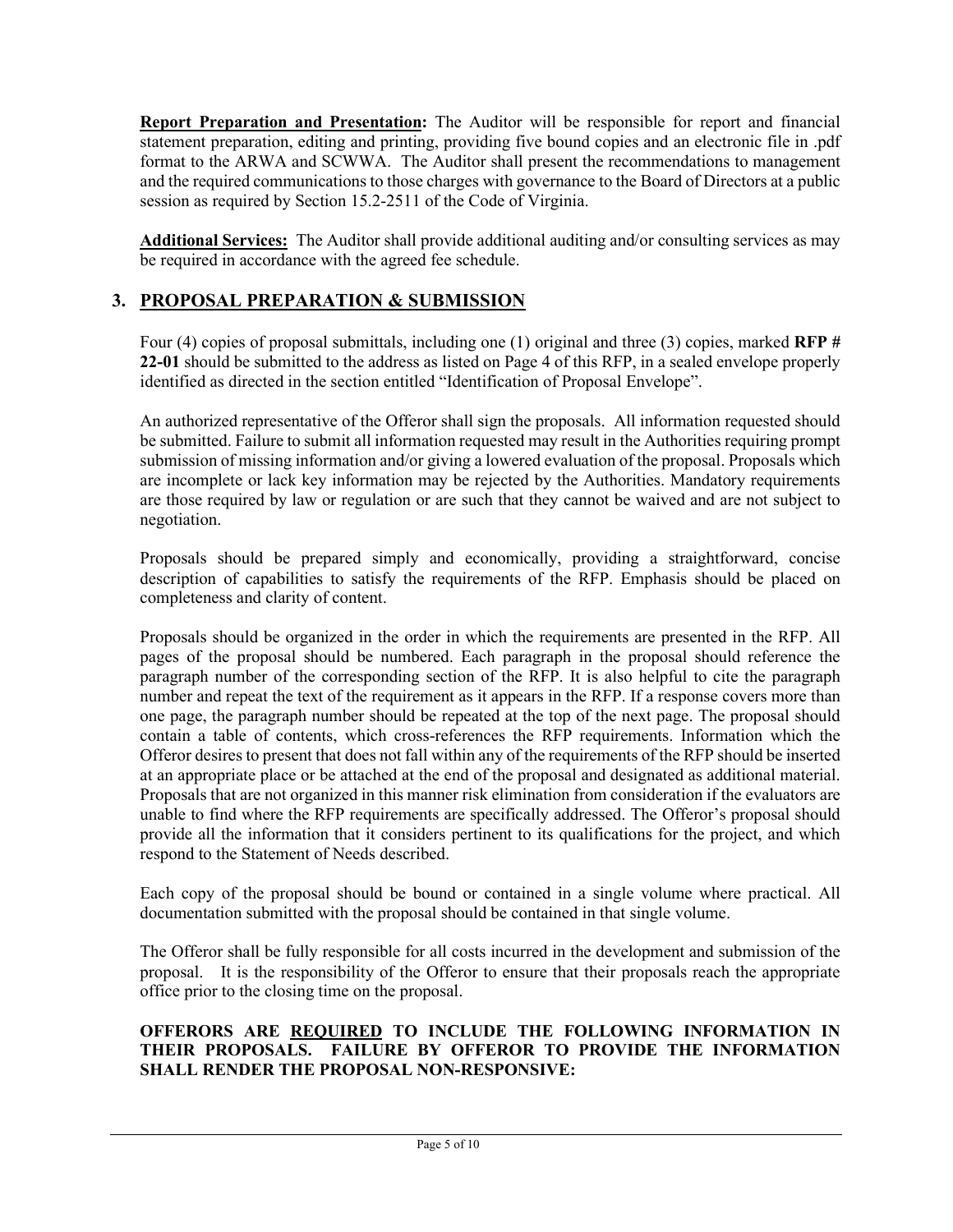- **A cover letter describing the firm**
- **References from a minimum of three organizations, preferably local authorities of similar size and complexity as the Appomattox River Water Authority & South Central Wastewater Authority.** This list should include a name and contact information for personnel from the organization who are/were associated with each audit and who may be contacted as a reference.
- **Completed Signature Sheet** Proposals by an individual must give the full business address of the Offeror and be signed by the Offeror with the Offeror's usual signature. Proposals by partnerships must furnish the full name of all partners and must be signed in the partnership name by one of the members of the partnership or any authorized representative, followed by the designation of the person signing. Proposals by corporations must be signed with the legal name of the corporation followed by the name of the State in which it is incorporated and by the signature and designation of the president, vice president, secretary, or other person authorized to bind it in the matter. The name of each person signing shall also be typed or printed below the signature. A proposal by a person who affixes to the signature the word "President", "Vice President", "Secretary", "Agent" or other designation without disclosing the principal, may be held to be the proposal of the individual signing. When requested by the Authorities, satisfactory evidence of the authority of the officer signing on behalf of the corporation shall be furnished.

#### **IN ADDITION TO PROVISION OF THE ABOVE MANDATORY INFORMATION, PROPOSALS SHALL ADDRESS OFFEROR'S PROFESSIONAL ABILITIES AND PROCESSES/POLICIES REGARDING THE FOLLOWING:**

- a. Independence
	- 1. The Offeror shall provide an affirmative statement that it is independent of the Audited Entities as defined by generally accepted auditing standards and the U.S. General Accounting Government Auditing Standards and the AICPA Code of Professional Conduct.
	- 2. The Offeror shall also list and describe any professional relationships involving the Authorities, other Audited Entities, or ARWA and/or SCWWA staff for the past five (5) years and explain why any such relationship does not constitute a conflict of interest relative to performing the proposed audit.
- b. License to Practice in the Commonwealth of Virginia

An affirmative statement shall be included that the Offeror and all assigned key personnel are **properly licensed** to practice as certified public accountants in the Commonwealth of Virginia. Also, an affirmation that the Offeror meets all specific qualification requirements imposed by the Commonwealth of Virginia shall be included.

c. Offeror's Profile, Qualifications and Experience

The proposal should provide:

- 1. The organization and size of the Offeror, and whether it is local, regional, national, or international in operations.
- 2. The size of the Offeror's governmental staff.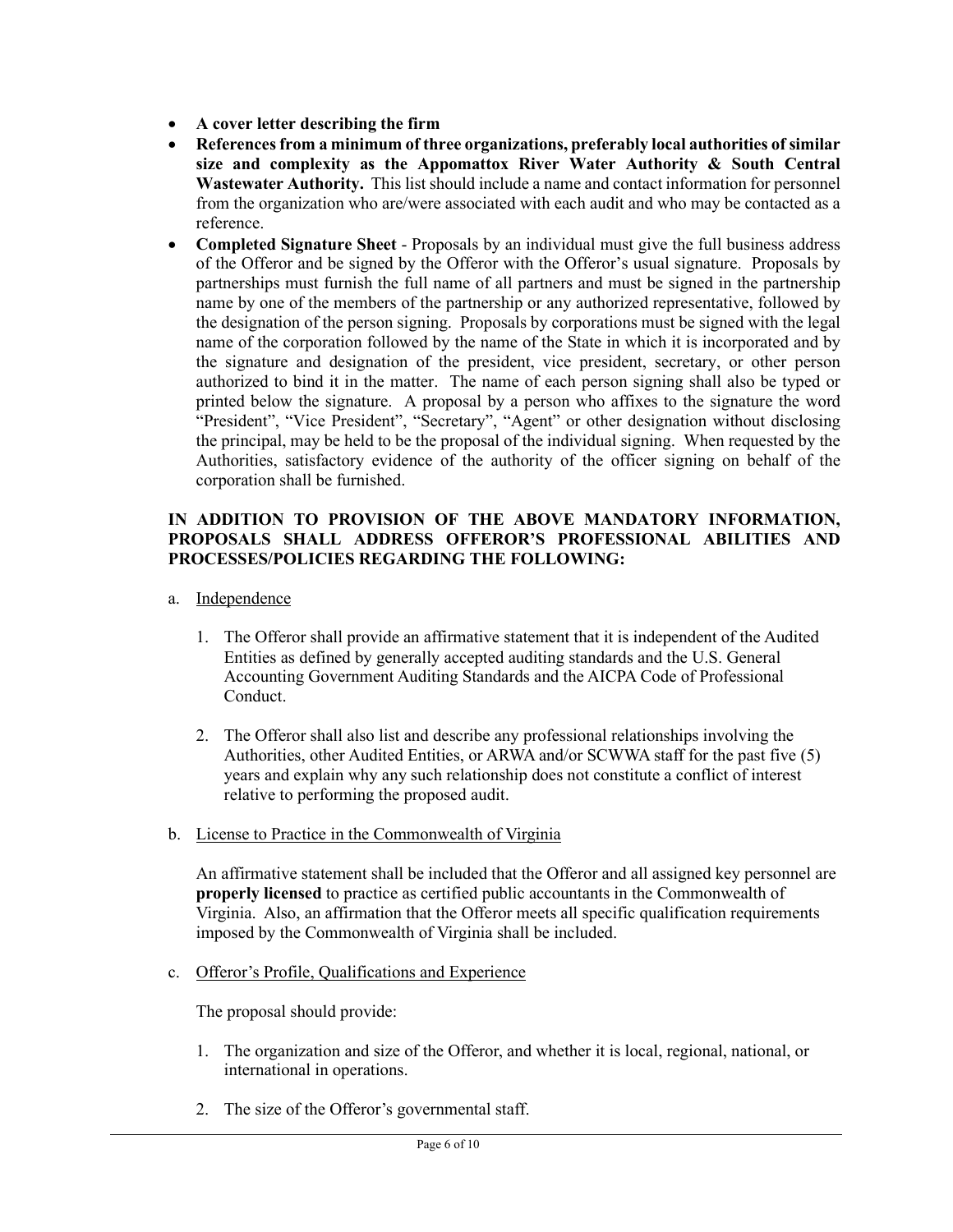- 3. The location of the office from where the work on this engagement is to be performed and the number and nature of the professional staff to be employed in the engagement on a full-time basis and the number and nature of staff to be employed on a part-time basis.
- 4. Description of the range of activities performed by the Offeror's office such as audits, accounting, tax services, or management services.
- 5. Description of any continuing professional education obtained by proposed engagement staff demonstrating conformance with GAO yellow book requirements for governmental engagements.
- 6. The Offeror shall also submit a copy of its most recent external quality control review including a statement if that review included government specific engagements; in addition, the Offeror shall provide information on the results of any Federal or state desk reviews or field reviews of its audits for the past three (3) years. Further, the Offeror shall provide any information on the circumstances and status of any disciplinary action taken or pending against the Offeror in the previous three (3) years with any state regulatory body or professional organization.
- d. Partner, Supervisory, and Staff Qualifications and Experience

Identify the principal supervisory and management staff including engagement partners, managers, and other supervisors or specialists, who would be assigned to the engagement. Provide resumes and information on the government auditing experience of each person including information on relevant continuing professional education for the past three (3) years.

- e. Similar Engagements with other Government Entities
	- 1. This section of the auditor's proposal should list and describe representative clients currently served by the Offeror's office or local office focusing on clients similar in size and complexity with the Authorities.
- f. Specific Audit Approach and Work Plan

The proposal should set forth a work plan, including an explanation of the audit methodology to be followed, to perform the services required in Section 2 (Scope of Services/General Requirements) of this RFP. In developing the work plan references should be made to such sources of information as the ARWA and SCWWA organizational charts, manuals and programs, and financial or other management information systems. The Offeror should clearly distinguish tasks that the auditor shall undertake and those that are the responsibility of the Authorities.

Offerors shall provide the following information in their approach:

1. Discussion regarding overall approach and processes in conducting the audit with proposed segmentation of the engagement.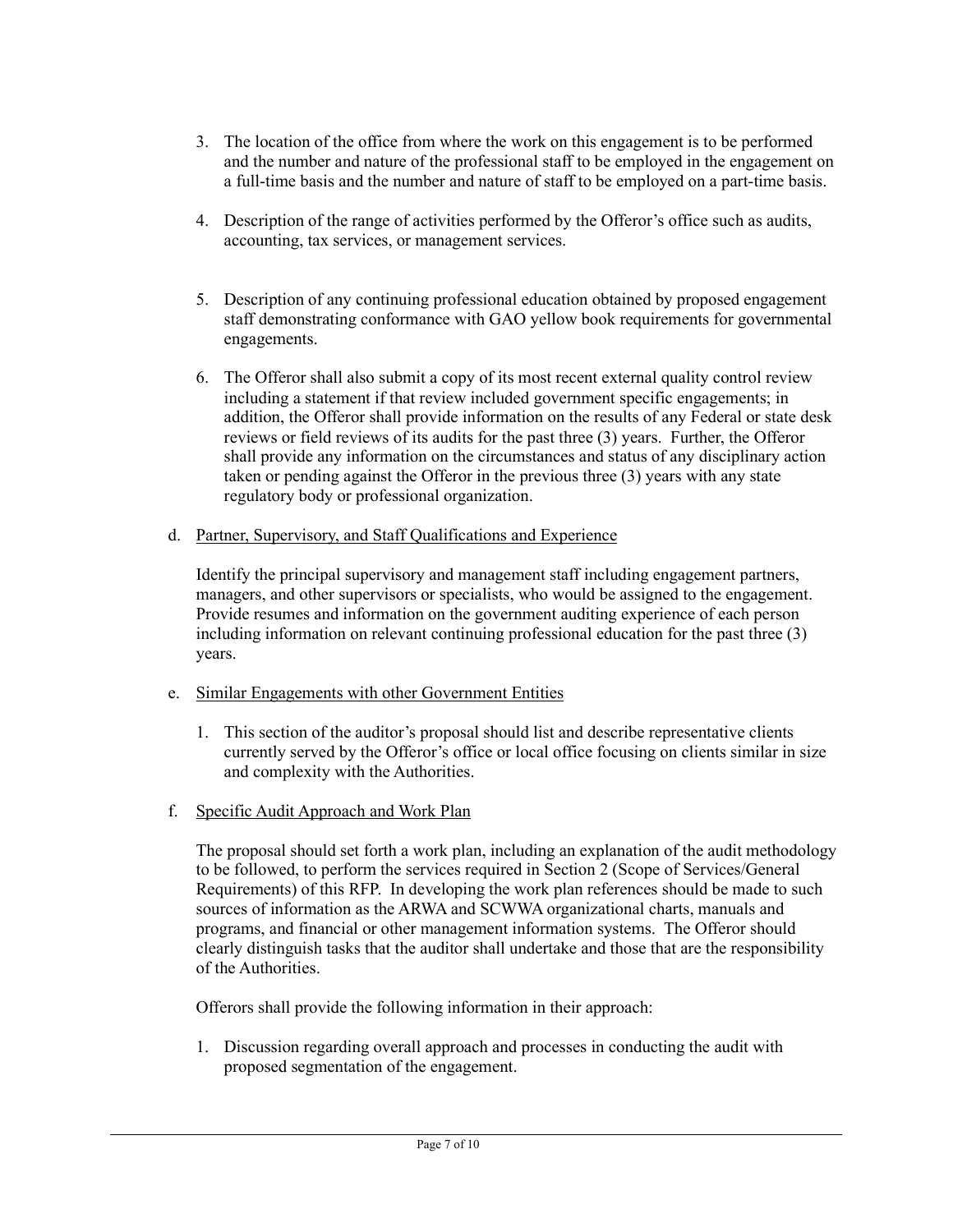- 2. Discussion of the auditor's willingness to produce the Authorities financial statements from the ARWA and SCWWA General Ledger. Specifically, does the Offeror's interpretation of independence standards prevent the compilation of the Authorities' required financial statements from balance sheets and income statements produced by the ARWA and SCWWA ledgers? Would production of those statements be included in the Offeror's engagement? If not, would the Offeror be able to provide said production services if requested by the Authorities?
- 3. Explanation of how the Offeror would propose to utilize ARWA and SCWWA staff, if at all, to assist during the audit, including approximate time required, the types of information or schedules to be provided and the deadline for such information as to not jeopardize the audit schedule.
- 4. Manner in which, if at all, you intend to utilize computer-assisted auditing procedures and statistical sampling techniques. Indicate sample sizes if possible. Describe the approach to be taken in drawing audit samples for the purposes of compliance testing.
- 5. Type and extent of analytical procedures to be utilized during the engagement.
- 6. Approach to be taken to gain and document an understanding of the Authorities' internal control structures.
- 7. Approach to be taken in determining laws and regulations that will be subject to audit test work.
- 8. Procedures followed in the technical and quality control review of audited financial statements prior to their issuance.
- 9. Statement verifying the Offeror's understanding of the specific reporting requirements outlined in this RFP.
- 10. Description of any anticipated potential audit problems, the Offeror's approach to resolving these problems, and any special assistance required from the ARWA and/or SCWWA.
- g. Commitment to Continuity of Quality for Assigned Staff
	- 1. Identify other engagements, if any, to which the staff identified will be or are assigned to during the period of time they would be performing audit services for the Authorities.
	- 2. Please indicate what level of assurance the Offeror can provide the Authorities that the principal staff assigned to the engagement will continue for the full duration of the engagement or otherwise how the quality of staff assigned to the engagement shall remain constant over the term of the engagement.

### NONBINDING COST ESTIMATE – (NBCE) SUBMITTED AT INTERVIEW STAGE

As this is a professional services solicitation, the ARWA and SCWWA are **NOT** requesting a NBCE at this time. The Authorities will request NBCE under separate cover from one or more of the highest ranked and fully qualified Offerors at a later date.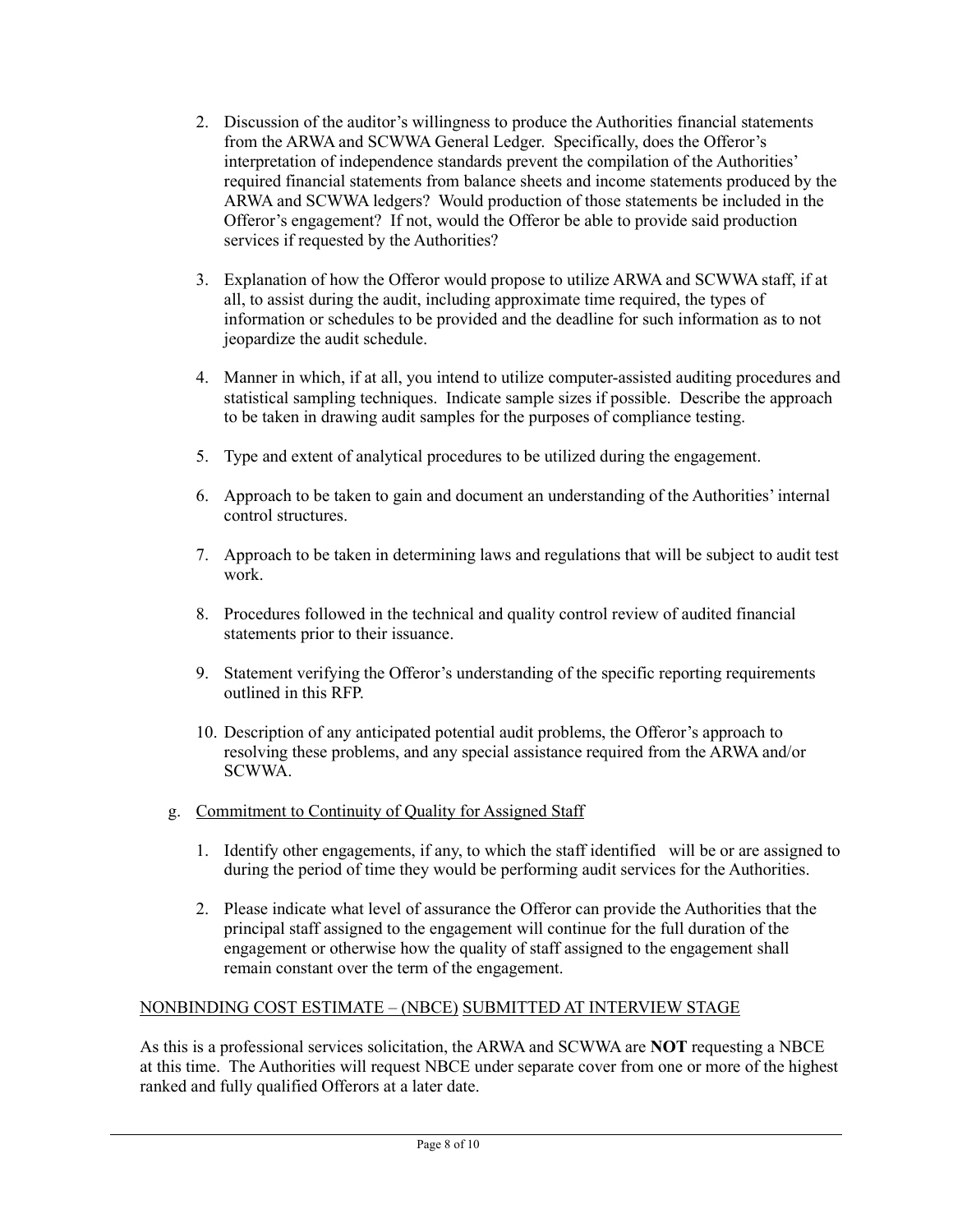A complete bound NBCE shall be provided when requested. The NBCE shall include hourly rates for all job categories that can or will be used to accomplish work under a resulting contract. The NBCE shall also include costs for all reimbursable items such as travel, printing, reproduction work along with a % of markup of all reimbursable items provided by an outside source or subcontractor. The Offeror shall provide a fixed price NBCE based upon the above information. In proposing pricing to the ARWA and SCWWA, the Offeror shall keep in mind that the complexity of the Authorities can and will change in the near term and the foreseeable future.

ORAL PRESENTATION: Offerors who submit a proposal in response to this RFP may be required to give an oral presentation of their proposal to the Authorities. This provides an opportunity for the Offeror to clarify or elaborate on the proposal. This is a fact finding and explanation session only and does not include negotiation. The Authorities will schedule the time and location of these presentations. Oral presentations are an option of the Authorities and may or may not be conducted.

# **4. EVALUATION AND AWARD CRITERIA**

Proposals will be evaluated by the Authorities according to the following criteria, using best value procurement procedures. These criteria are to be utilized in the evaluation of qualifications for development of the list of those Offerors/Vendors to be considered for interviews and/or negotiations. Individual criteria may be assigned varying weights at the ARWA and SCWWA's discretion to reflect relative importance. Proposals shall contain documentation and information which describes the Offeror's/Vendor's ability to meet the criteria and exceed the performance of other Offerors/Vendors.

- Profile, qualifications, and experience of Offeror
- Assigned staff qualifications and experience
- References from clients similar in size and complexity to the Authority
- Specific audit approach and work plan
- Commitment to continuity of quality of assigned staff
- Ability to complete the audit by required deadlines

The Authorities shall engage in individual discussions with two or more Offerors deemed fully qualified, responsible and suitable on the basis of initial responses and with emphasis on professional competence, to provide the required services. Repetitive informal interviews shall be permissible. Such Offerors shall be encouraged to elaborate on their qualifications and performance data or staff expertise. At the discussion stage, the Authorities may discuss non-binding estimates of audit costs. Proprietary information from competing Offerors shall not be disclosed to the public or to competitors. At the conclusion of the informal interviews, on the basis of evaluation factors published in the Request for Proposals and all information developed in the selection process to this point, the Authorities shall select, in the order of preference, two or more Offerors whose professional qualification and proposed services are deemed most meritorious. Negotiations shall then be conducted, beginning with the Offeror ranked first. If a contract satisfactory and advantageous to the Authorities can be negotiated at a price considered fair and reasonable, the award shall be made to that Offeror. Otherwise, negotiations with the Offeror ranked first shall be formally terminated and negotiations conducted with the Offeror ranked second, and so on, until such a contract can be negotiated at a fair and reasonable price. Should the Authorities determine in writing and in its sole discretion that only one Offeror is fully qualified, or that one Offeror is clearly more highly qualified and suitable than the others under consideration, a contract may be negotiated and awarded to that Offeror. The Authorities may cancel this Request for Proposals or reject proposals at any time prior to an award and is not required to furnish a statement of the reasons why a particular proposal was not deemed to be the most advantageous (*Code of Virginia*, § 2.2-4359(D)). The award document will be